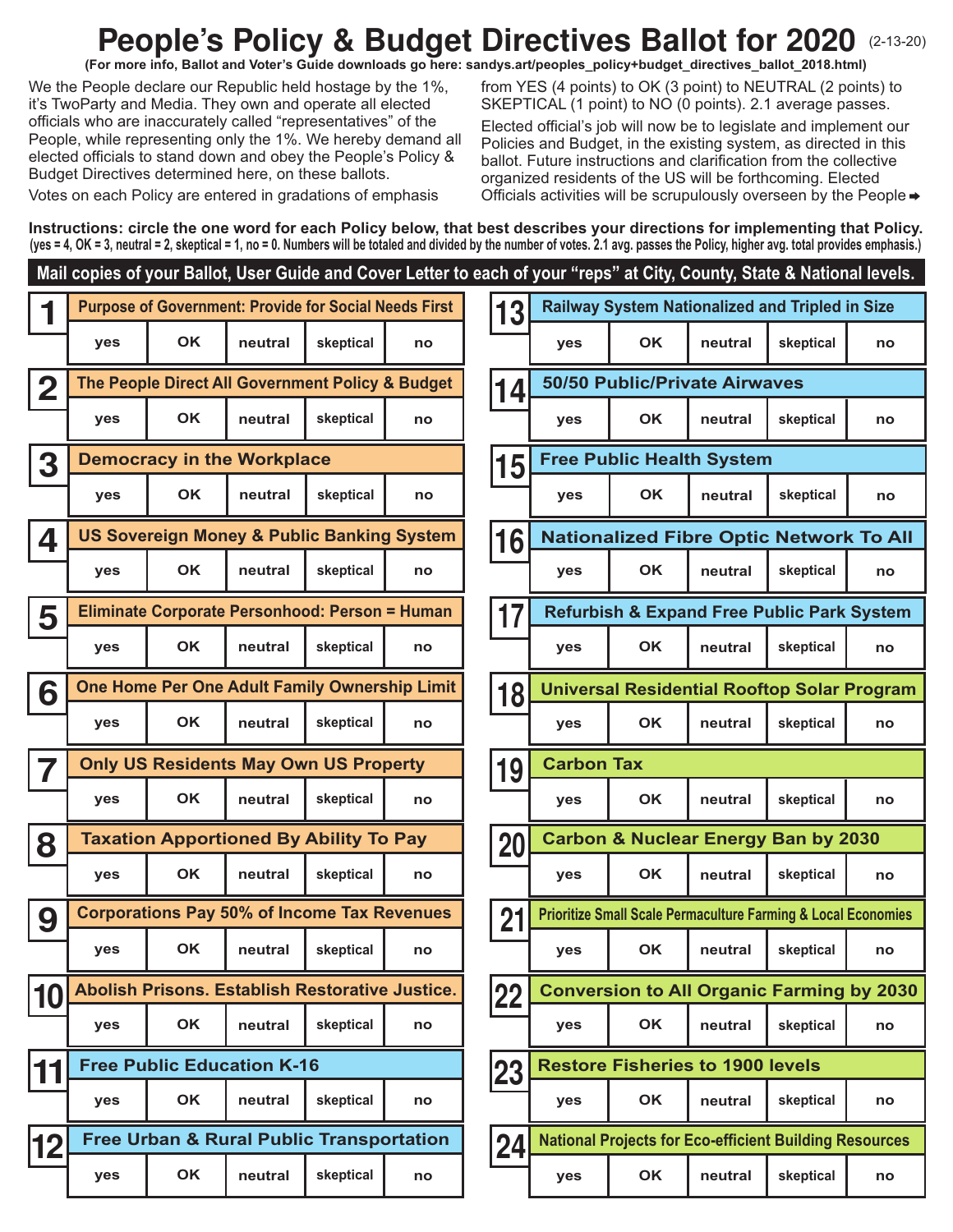# **People's Policy & Budget Directives Ballot for 2020**

and any egregious variance to the intent of these objectives will be subject to suspension, trial and expulsion. Officials may stay to finish out their term of service under the described conditions or they may ask to be replaced by appointee legislators selected by the People to implement our Policy & Budget directives.

The People will fill out a Policy & Budget Ballot each year directing existing elected officials and Agencies in the intent and content of their governmental activities until the People have collectively debated, designed and implemented a Direct Democracy self-governing organization of society to replace this FAKE Republic and it's FAKE democracy.■

| Instructions: circle the one word for each Policy below, that best describes your directions for implementing that Policy.                                                          |  |
|-------------------------------------------------------------------------------------------------------------------------------------------------------------------------------------|--|
| (yes = 4, OK = 3, neutral = 2, skeptical = 1, no = 0. Numbers will be totaled and divided by the number of votes. 2.1 avg. passes the Policy, higher avg. total provides emphasis.) |  |

| 25 |                                                           | <b>Defense Department Reduced to 20%</b>             |         |           | 37 | <b>Mandatory Labeling on Manufactured Consumables</b> |                                                          |           |                                                                  |                                                         |    |  |
|----|-----------------------------------------------------------|------------------------------------------------------|---------|-----------|----|-------------------------------------------------------|----------------------------------------------------------|-----------|------------------------------------------------------------------|---------------------------------------------------------|----|--|
|    | yes                                                       | <b>OK</b>                                            | neutral | skeptical | no |                                                       | yes                                                      | OK        | neutral                                                          | skeptical                                               | no |  |
| 26 | <b>Bring Home all Foreign Military Bases</b>              |                                                      |         |           |    | 38                                                    | Disarm Police & Require Minimum High IQ                  |           |                                                                  |                                                         |    |  |
|    | yes                                                       | <b>OK</b>                                            | neutral | skeptical | no |                                                       | yes                                                      | <b>OK</b> | neutral                                                          | skeptical                                               | no |  |
| 27 | <b>State Department Becomes Department of Peace</b>       |                                                      |         |           |    | 39                                                    | <b>Ban Forced Vaccinations &amp; Prove Safety</b>        |           |                                                                  |                                                         |    |  |
|    | yes                                                       | <b>OK</b>                                            | neutral | skeptical | no |                                                       | yes                                                      | <b>OK</b> | neutral                                                          | skeptical                                               | no |  |
| 28 | <b>International Nuclear Disarmament</b>                  |                                                      |         |           |    | 40                                                    | <b>Legalize Hemp</b>                                     |           |                                                                  |                                                         |    |  |
|    | yes                                                       | <b>OK</b>                                            | neutral | skeptical | no |                                                       | yes                                                      | <b>OK</b> | neutral                                                          | skeptical                                               | no |  |
| 29 | <b>Jubilee IMF &amp; World Bank Debts &amp; Abolish</b>   |                                                      |         |           |    | 41                                                    |                                                          |           | <b>Decriminalize Personal Drug Use</b>                           |                                                         |    |  |
|    | yes                                                       | OK                                                   | neutral | skeptical | no |                                                       | yes                                                      | OK        | neutral                                                          | skeptical                                               | no |  |
| 30 |                                                           | <b>Abolish All Spy and Surveillance Agencies</b>     |         |           |    |                                                       | <b>Repeal the Patriot Act &amp; All Abrogated Rights</b> |           |                                                                  |                                                         |    |  |
|    | yes                                                       | OK                                                   | neutral | skeptical | no | 42                                                    | yes                                                      | <b>OK</b> | neutral                                                          | skeptical                                               | no |  |
| 31 | <b>Full Access Comprehensive Public Library</b>           |                                                      |         |           |    | 43                                                    |                                                          |           |                                                                  | <b>International Regional Self-Sustaining Economies</b> |    |  |
|    | yes                                                       | <b>OK</b>                                            | neutral | skeptical | no |                                                       | yes                                                      | <b>OK</b> | neutral                                                          | skeptical                                               | no |  |
| 32 |                                                           | <b>Transparent Public Information Agency</b>         |         |           |    | 44                                                    | <b>Open International Borders</b>                        |           |                                                                  |                                                         |    |  |
|    | yes                                                       | <b>OK</b>                                            | neutral | skeptical | no |                                                       | yes                                                      | <b>OK</b> | neutral                                                          | skeptical                                               | no |  |
| 33 |                                                           | <b>Explore 20 Hour Living Wage Work Week Maximum</b> |         |           |    | 45                                                    | <b>Abolish Free Trade Agreements</b>                     |           |                                                                  |                                                         |    |  |
|    | yes                                                       | <b>OK</b>                                            | neutral | skeptical | no |                                                       | yes                                                      | <b>OK</b> | neutral                                                          | skeptical                                               | no |  |
|    | 34 Subsidize Cradle to Cradle Manufacturing               |                                                      |         |           |    | AC<br>40                                              |                                                          |           | International Reorganize the UN as Egalitarian Mission           |                                                         |    |  |
|    | yes                                                       | OK                                                   | neutral | skeptical | no |                                                       | yes                                                      | OK        | neutral                                                          | skeptical                                               | no |  |
| 35 | <b>Ban All GMO's, Bioengineering &amp; Geoengineering</b> |                                                      |         |           |    | 47                                                    |                                                          |           | <b>Cooperatively Abolish Racism Internationally</b>              |                                                         |    |  |
|    | yes                                                       | OK                                                   | neutral | skeptical | no |                                                       | yes                                                      | OK        | neutral                                                          | skeptical                                               | no |  |
| 36 | <b>Ban and Cleanup All Toxic Chemicals</b>                |                                                      |         |           |    | 48                                                    |                                                          |           | <b>Voluntary Population Reduction Negotiated Internationally</b> |                                                         |    |  |
|    | yes                                                       | OK                                                   | neutral | skeptical | no |                                                       | yes                                                      | OK        | neutral                                                          | skeptical                                               | no |  |
|    |                                                           |                                                      |         |           |    |                                                       |                                                          |           |                                                                  |                                                         |    |  |

| International Reorganize the UN as Egalitarian Mission           |           |         |           |    |  |  |  |
|------------------------------------------------------------------|-----------|---------|-----------|----|--|--|--|
| yes                                                              | <b>OK</b> | neutral | skeptical | no |  |  |  |
| <b>Cooperatively Abolish Racism Internationally</b>              |           |         |           |    |  |  |  |
| yes                                                              | <b>OK</b> | neutral | skeptical | no |  |  |  |
| <b>Voluntary Population Reduction Negotiated Internationally</b> |           |         |           |    |  |  |  |
| <b>ves</b>                                                       | <b>OK</b> | neutral | skeptical | no |  |  |  |
|                                                                  |           |         |           |    |  |  |  |
| -⁄date`                                                          |           |         |           |    |  |  |  |

city, state, zip:

print name:

signature

address: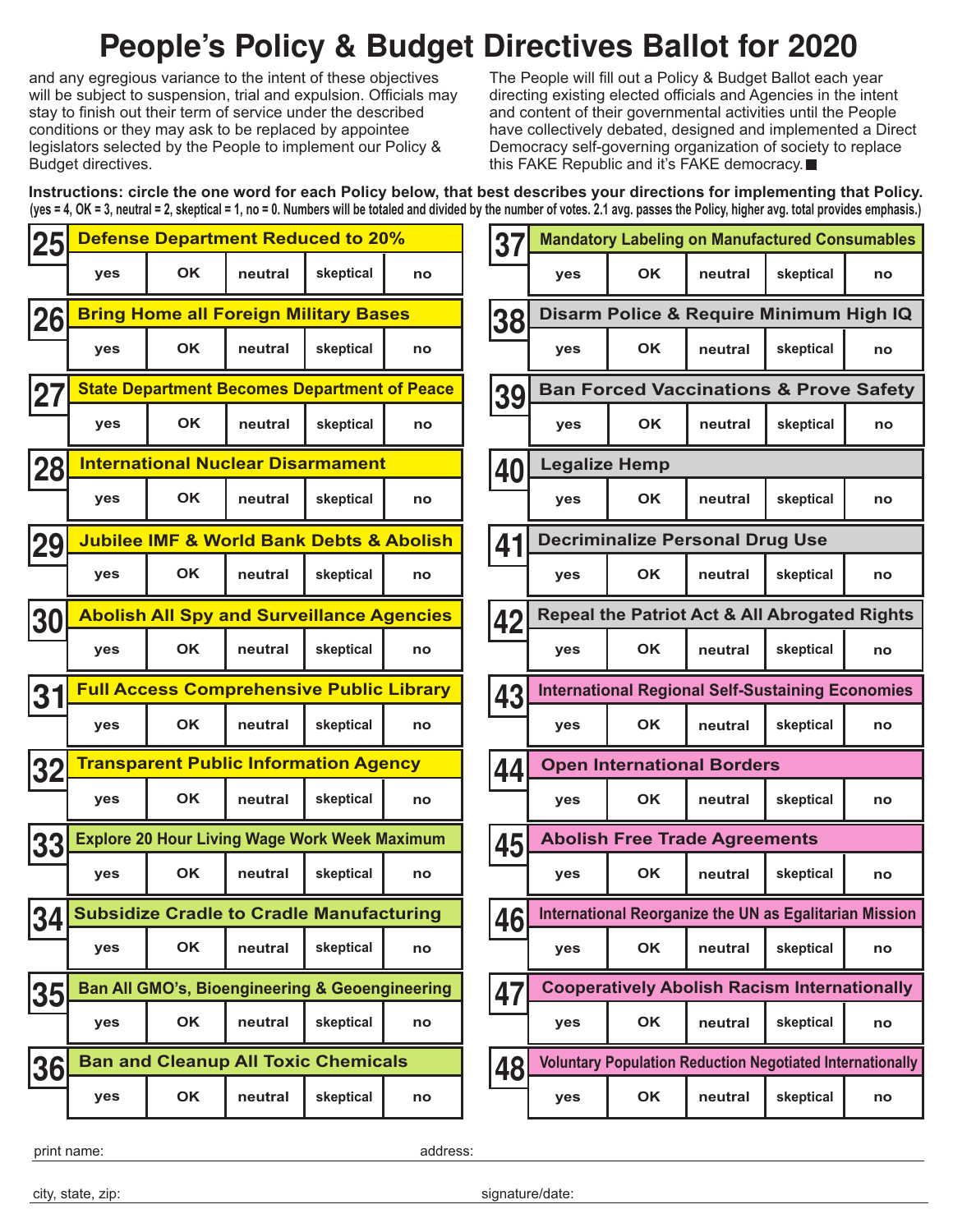# The American People's Policy & Budget Referendum 2020

*"Our Government, our Policies, our Budget."*

Date:

## **x** Dear

This letter and completed Policy & Budget Ballot is being sent to you as a recordation of the Policies and Budget I am directing you to represent on my behalf. The American people are beginning to realize that Policies and the Budget are the personal property of the 1%. The TwoParty and even unaffiliated local politicians say "platforms are irrelevant" or ignore the policies and platforms they did promise. In the last 50 years incremental consolidation of American politics fueled by unregulated capital has turned the entire US political landscape into a monopoly arrangement for the 1%, Capitalism and Commerce. The TwoParty has ruthlessly controlled any and all opposition to their joint neoliberal, neocon empire. Consequently any policies which might serve to benefit the society as a whole, to provide a Public Commons for the People, never get put into place. This must end before unregulated Commerce and profit exhaust the US and even the entire Planet.

The purpose of governments is to provide for the social needs of humanity. Serving commerce and profit over people yield monetary benefits solely to the 1%. This Ballot Referendum project exists to reverse that existing unfortunate politic and replace it with self-governing by the 99%. The Policies voted on the attached Ballot, if passed, would create a socialist egalitarian society where wealth and income have been regulated and redistributed to benefit all the People and in particular the 99%. The 1% will be able to always have more than they need, but not so much that enables them to withdraw from social responsibility to the People's Public Commons that make their success possible. "Tax the rich" are 3 words unspoken for over 40 years by the 1%, it's TwoParty and MSM. No longer. We will refund all that was defunded and expand every sector of Public Commons to serve the needs of the 99%.

Please record all of my Policy votes, and those of others as they come in to you. Legislate and create Budgets that reflect these priorities. As time moves along and the People realize directing Policy is the only way to get the self-governing egalitarian society we desire, the directives will become mandatory. Elected officials can join in and perform their legislative services as directed by us, or they can retire and we will find replacement legislative talent. We will later problem solve, design and implement Direct Democracy to elect all Policy & Budget to create the world we desire.

Sincerely,

Name:

Address:

City, State, Zip:

Phone: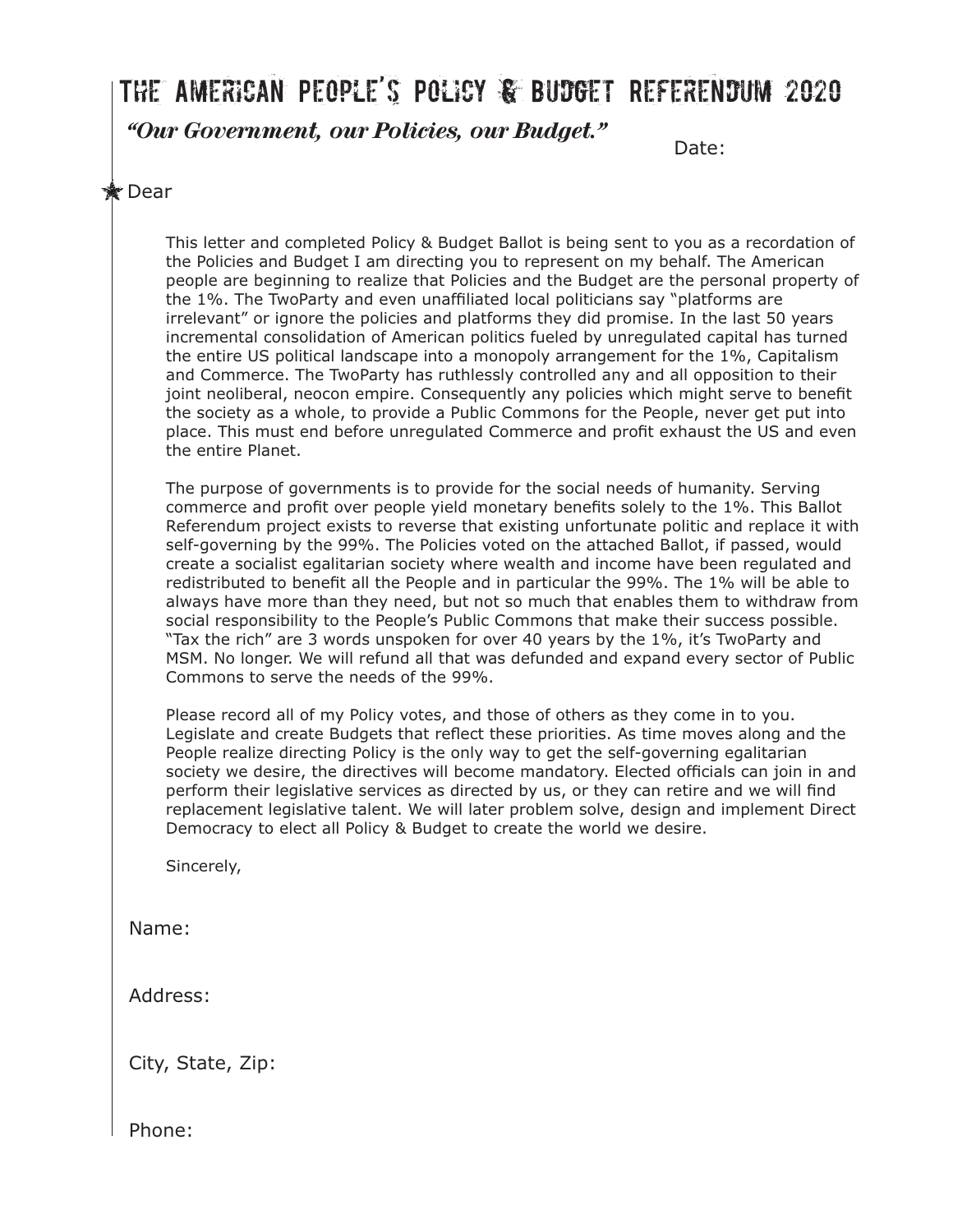# **Voter's Guide 2020**

(For more info, Policy and Voter's Guide downloads go to: sandys.art/peoples\_policy+budget\_directives\_ballot\_2018.html)

**Proposed People's Policy & Budget Ballot for 2020: Introduction**  *Exhausted by the daily shock of idiotic and destructive policy and budget decisions made by the US TwoParty and local politicians?*

**You can do something about it.** You can direct your government to implement the will of the<br>people. By filling out the ballot available here, and<br>sending copies to your president, representatives,<br>senators, governor, mayor and local councils, you can tell them the specific policies and budget decisions you are directing them to implement.

Our elite say "government of, by, and for the People" but there is not one act of our government or politicians that confi rms this statement. Politicians autocratically take rigged, private-moniedcandidate elections as a contract to do as they please with no formal accounting of the People's will. No direct constituent polling or vote via representative's website to get direction on policy or budget. Nor any other polling other than corpo-rate and 1% owned "polling fi rms" run through 1% owned media.

This ballot can make an accurate accounting of your will in specific policy and budget directives. Your politicians must be held accountable to do as the will of the People direct or resign and be replaced with an employee who will do the job. They should have no right to act counter to the majority will of their constituents and we must hold them to this.

**The ballot enclosed is a proposal and I seek your feedback** and suggestions to produce the fi-<br>nal version for mass vote and filing with politicians. This Voter's Guide describes in more detail the specifics of the Policies on the ballot. While brief,<br>they do give very specific instructions for Policy. I<br>will take in your feedback and adjust the Ballot and<br>and Voter Guide as needed.

The spectrum of vote choices gives each voter an opportunity to express themselves completely. **Your vote is like a customer feedback form that** indicates 5 levels of interest (corps can do this 24/7, but our reps can't survey constituents? Right.):

# **YES! (Do it now!) 4 points Ok (let's try it) 3 points Neutral (I'm open) 2 points Skeptical (maybe) 1 point NO (absolutely not) 0 point (neg vote)**

This should give everyone an opportunity to fully<br>express themselves. 2.1 avg. count passes the<br>Policy with higher or lower numbers indicating<br>direction of emphasis.

Eventually I will publish Revenue & Expenditure Pie Charts comparing the People's Budget to the current TwoParty Budget. What a difference that will be!

**The end goal here**, maybe in a decade of work by<br>the People, **is to have a US Direct Democracy**<br>**form of self-governing**. The first stage will be<br>directing the existing system to implement the will of the People in Policy & Budget decisions in the existing legislative process. Repealing laws such the Patriot Act and others that abrogate Constitutional Rights will be necessary. The "Corporate Personhood" precedent will be eliminated and "person" will be defined by law as individual human being<br>only. Politicians will be scrutinized by the People and fired if they do not or cannot fulfill their job of<br>implementing the Policy will of the People. We will<br>appoint replacements as needed.

The second stage will be to meet in local meeting places connected by internet with other locals and regionals to establish procedures for implementing a direct democracy to replaced our failed 1% republic. The best minds in the country will be enlisted to design and implement communication systems that perform the tasks needed to get this done safely and securely. I know this may sound an insurmountable task, but are their any better options? Or even, are there any options where the 1% maintain control over all resources and decision making?

Eventually, we can have a tally of all vote results by eventually, we can nave a call, or all reserves transparently available to all. All politicains and voters know the score and every act of government can be scrutinized to conform to the public will. Let's vote before this November and have our will recorded to force politicians to implement our directives. This is a collective effort and requires everyone's participation to work.

#### **Please feel free to contact me and send me**

**your ideas.** If you feel this Ballot serves your<br>expressive needs as is, please fill out the ballot and send copies to your reps and see what they say back. Let me know what they say. That will be interesting!

sandyssanders@att.net Download the ballot here... http://sandys. art/pdf/peoples\_policy\_+\_budget\_directives\_ballot\_2018.pdf ---------------------------------------------

#### **Policy #1 Purpose of Government: Provide for Social Needs First**

The Purpose of Government is to Provide for the Social Needs of the People, Not the Profi t Demands of Commerce. Commerce and property ownership were installed within the Constitution as prime<br>directive. And contrary to popular belief Commerce<br>is the ruling order of the day and has been since<br>1789. This Policy #1 Directive instructs the People's self-governing to physically reorient to providing<br>for the social needs of the people, immediately. The<br>Peopole are led to believe our government acts on<br>behalf of the People. "Government by, for and of the People." But this is never farther from the truth today. It must be stopped.

This entire People's Policy & Budget Ballot is based upon this premise. That the People authorize government to support society and protect it from the ravages of avaricious profit & authoritarianism<br>that have plagued human culture for 6,000 years.<br>What is implied in the Constitution and is com-<br>monly understood as an egalitarian democracy, is a rigged, monopolistic scam of the the rich, the 1%. This ballot is here to stop all of that.

#### **Policy #2 The People Direct All Government**

#### **Policy & Budget**

Enacts majority rule direct democracy vote on Policy & Budget. Politicians will obey the directives and implement directed policies and budget voted by the People or they will be replaced by appointee employees who can and will do the job. Enormous scrutiny of legislative activity will secure that implementation is per public instruction and without influence of the political agendas of the 1% that now<br>rule us. Every minute of government activity will<br>be transparent and without secrets. Any lobbying is done in public attended committees to have public oversight. Lobbying will be done to the people, by people. No corporations or organizations. Just individual persons, human beings. Lobbying will be largely unnecessary because all politic will reside in the neighborhood town halls where policy will be debated. The rich and powerful's concerns are not the People's concerns.

Eventually this use of the existing system will be collectively redesigned by the People to be a Direct Democracy where Policy & Budget decisions are decided yearly and debated locally. Legislative behaviors will be performed by employees who take orders from the people. Teams of rotating volunteers of the People will oversee legislators, staff and results and make sure the will of the people is being followed. **Policy #3**

#### **Democracy in the Workplace**

This Policy will enact mandatory options in all workplaces of 5 employees or greater, the right to vote for a collectively owned business with top income of 5 times living wage salary for the owner, or top manager, and a democratically run business, with democratically decided income. Employees may choose to remain employees and forgo collec-tive ownership and the business may remain a sole proprietorship.

The intent is to stimulate collective benefits and purpose in an egalitarian economy. Much as in the Mondragon of Spain, collectives like this are suc-cessful tools to build sustainable just economies of local scale and purpose.

#### **Policy #4**

**US Sovereign Money & Public Banking** The People authorize the creation of US money, but do not own it. Private banks own it. They have been allowed to loan money with a fractional reserve cash asset of 10%. In other fi nacial casino operations the fractional asset can be as low as 1%. Thus a zero down mortgage for \$300k would only require a bank cash asset of \$30k. The mortgage purchaser has borrowed the \$30k cash asset of the bank and \$270k from thin air, with the supposed authority granted by we the People. The bank makes interest of the fabricated \$270k plus the principal \$270k. The FED is a supposed private-public entity but wholly controlled by the Banksters. This is what banks call money creation. The People call this fiscal hegemony by the banks and financial sector. After this gift of inventing money out of thin air, the banks pay back the people with debts, usury and all manner of People subsidized financial piracy by banks. This must end.

This Policy will create a Public Banking System,<br>FED and Treasury wholly owned by the People. The<br>people will produce the money needed for our so-<br>ciety to be successful. Banks will be regulated with strict asset to loan behavior. If they need cash they will borrow it from the People. Our Public Banking System will loan money to residents at nominal constant rates that enable people to purchase homes in a stable housing market. Our Public Bank-<br>ing System will allow savers to have safe stable<br>nominal rates of savings in proportion to loan rates.<br>Something like loans @ 5%, savings @ 3%... constantly. Stock Markets will be charged transaction

taxes for every trade. Our economy is not a casino for Banksters to manipulate. Bankster's rigged economy game is over. We the People will rule money to serve the needs of humanity.

#### **Policy #5 Eliminate Corporate Personhood: Person = Human**

Very simply corporate personhood was created by a SCOTUS clerk in 1896, not by the Judges. "Prec-edent" has handed the People a crushing unconsti-tutional abrogation of the rights of every resident of the United States, that places corporations and money before humanity. This is wrong and evil and will be made right.

This Policy declares that for the purpose of US law and US society, the word "person" is only one hu-man being, one individual. Under no circumstance is this word to be misconstrued as corporation, institutions or other organizations of any kind. The word "personhood" has no meaning other than that that applies to a single "person", a single human being.

#### **Policy #6**

#### **One Home per One Adult Family Ownership Limit**

This Policy is intended to stop residential housing speculation and profi t by rental. By limiting an adult household to one home dwelling, and placing extra housing stock in the hands of a Public Rental Database, the People can halt homelessness and rent speculation. There will be no punishing nature to this that threatens people's ability to have adequate housing access. It just puts limits and regulations to secure the free flow of housing stock for the peo-<br>ple, not capitalist speculators. Reasonable concern<br>for timing will allow transition from multiple homes to the necessary solution. The only concern is making excess housing available to those in need. Price controls will be gauged to affordability to income and size of family need.

#### **Policy #7**

#### **Only US Residents May Own US Property**

This Policy will restrict ownership of all US Real Estate Property to US residents who live and work in the US. No more worldwide 1% investor real estate speculation and destruction of the housing market. If someone wants to own property, it must

#### be where they live and work within the US. **Policy #8 Taxation Apportioned by**

#### **Ability To Pay**

This policy institutes that taxation, in particular Income taxes, be determined based upon ability to pay. The higher the income, the higher the tax. If we look back to the post WW2 era, the 1% paid enormously greater income taxes for the obvious reason that only they had the discretionary income necessary to resuscitate the economy, yearly, and keep society from incurring the incredible wealth discrepancy that we are now experiencing. We need to return to that paradigm after 40 years of the 1%<br>scarfing up nearly all discretionary income into their<br>vast gaping greed holes. This is merely common sense policy that the 1% have spent vast resources to keep us from. No more.

#### **Policy #9 Corporations Pay 50% of Income Tax**

## **Revenues**

This Policy would establish that corporations must pay 50% of Income Tax revenues as they used to in post-WW2 America. This is another common sense policy scrubbed out by 1% political and media propaganda over the last 50 years. No more. They must pay their fair share to compensate for the People's self-governing a society that makes possible their business activities.

#### **Policy #10**

#### **Abolish Prisons. Establish restorative Justice.**

This Policy would eliminate prisons as tools of punishment and establish in community organizations that work with instances of criminal behavior and victims to rectify the events. With a fully funded society poverty will be minimized to such a degree that criminality will not be an option for ordinary people. In the circumstances where there are criminal events and harm done to others, a social institutional practice will be established to work between the parties for restitution, therapy and relief for all parties. Jails and prisons ion America called "correctional facilities" have never functioned to this objective. They have served as punishment and slave work facilities creating more problems than they cure for the 99%. The 1% have used them as scapegoat landmarks to verify the cruelty of their economic and social dystopia. No more. Onward toward an egalitarian society.

#### **Policy #11 Free Public Education K-16**

As it says, free public education available to all US residents from K thru College. No mandatory at-

tendance. Subsidies available for home schooling or Free School organized in local communities.

#### **Policy #12 Free Urban & Rural Public Transportation**

Current Public Transportation Systems are funded by public tax revenues to between 40 - 80% of total cost. To fully fund the remaining amount and make the systems free is a pure pittance. We could triple trips with the vastly increased demand that a free ride to work will bring. Hire 3x the well paid public workers. Reduce car use and freeway congestion drastically. The auto and Oil Industry will scream bloody murder, but that is their problem. The People's solution is to socialize transit and free it from the grip of the rentier 1%. Lowering social<br>and economic stress, conflict, pollution and prevent<br>Climate Change. A no-brainer for the 99%. The 1% can "Go Fish".

#### **Policy #13**

#### **Railway System Nationalized and Tripled in Size**

Public Transportation systems before the Automobile & Tire Manufacturers bought and dismantled them, were massive and went everywhere in urban and rural areas. These systems were privately owned. Publicly owned systems except in New York City are under-implemented to the point of near uselessness. Along with tripling urban and regional public transportation systems we need to publicly own the national railway system to triple it in size to accommodate passenger travel and provide a<br>profit making system for the People and to the<br>business community. Private train companies low ball service and maintenance and sabotage passenger train expansion. Like in Europe, every American should have the option of traveling by train anywhere in the continental US. A slower, more communal and social method of travel, one can see the US physically while relaxing. Bring a bicycle and you never need a car. A better way.

#### **Policy #14 50/50 Public Private Airwaves**

This Policy addresses FCC problems securing and protecting public communications Media, Telephone, TV, Radio and the Internet. We need to take the issue out of 1%/TwoParty/Corporate hands and claim ownership. Let's share it with them 50/50. Half of all bandwidth for each media will be available to the public for non-profi t use and the other half commercial use. The commercial half pays use fees that fund the operations of the public half. Ban all monopolies on the commercial half. Simple. **Policy #15**

### **Free Public Health System**

Medicare for All. And a return to independent family doctors enabled by free Public Education for Doc-tors, Dentists and Nurses, removing the Banks from profi teering the Medical Community and patients, and ballooning costs out-of-sight. Hospitals become Collective workplaces or Public Hospitals. **Policy #16**

#### **Nationalized Fiber Optic Cable Network to All**

US communications industry is shamelessly incompetent profi teers of the public trust. US communications performance ranks way below much of the industrialized world even though this is the richest nation in the history of the planet. They are now trying to force down our throats via the FCC, 5G cell networks with a massive increase in EMF radiation that causes cancer and present numerous biological hazards to human animal and plant. The cost of this new infrastructure with cell broadcast stations every 250 ft. will cost 10's of times more than laying fiber optic cable door to<br>door. 25% of the US is already cable. Implement<br>the remaining 75% and we have superfast, secure, clean communications network with NO HARMFUL BIOLOGICAL EMF IMPACTS. And the People own the system, protected from the privatizing, rentier 1% corporate monsters. Business can rent use from the people and and make money by providing services. Earn it.

#### **Policy #17**

#### **Refurbish & Expand Free Public Park System**

Parks are the People's property, for their preserva-<br>tion and recreational use. It is not private land for<br>private profit. It is the People's land. Expand the<br>system and fully staff free to public use, except for minimal camping fees to help fund that aspect. Bring in new areas for the purpose of preserving ecosystems and refurbishing lost wilderness. Include ocean areas to protect and monitor fisheries back to sustainability.

### **Policy #18**

#### **Universal Residential Rooftop Solar Program**

Policy #18 establishes a WPA style emergency development program developing, manufactur-ing and installing solar energy collection at each